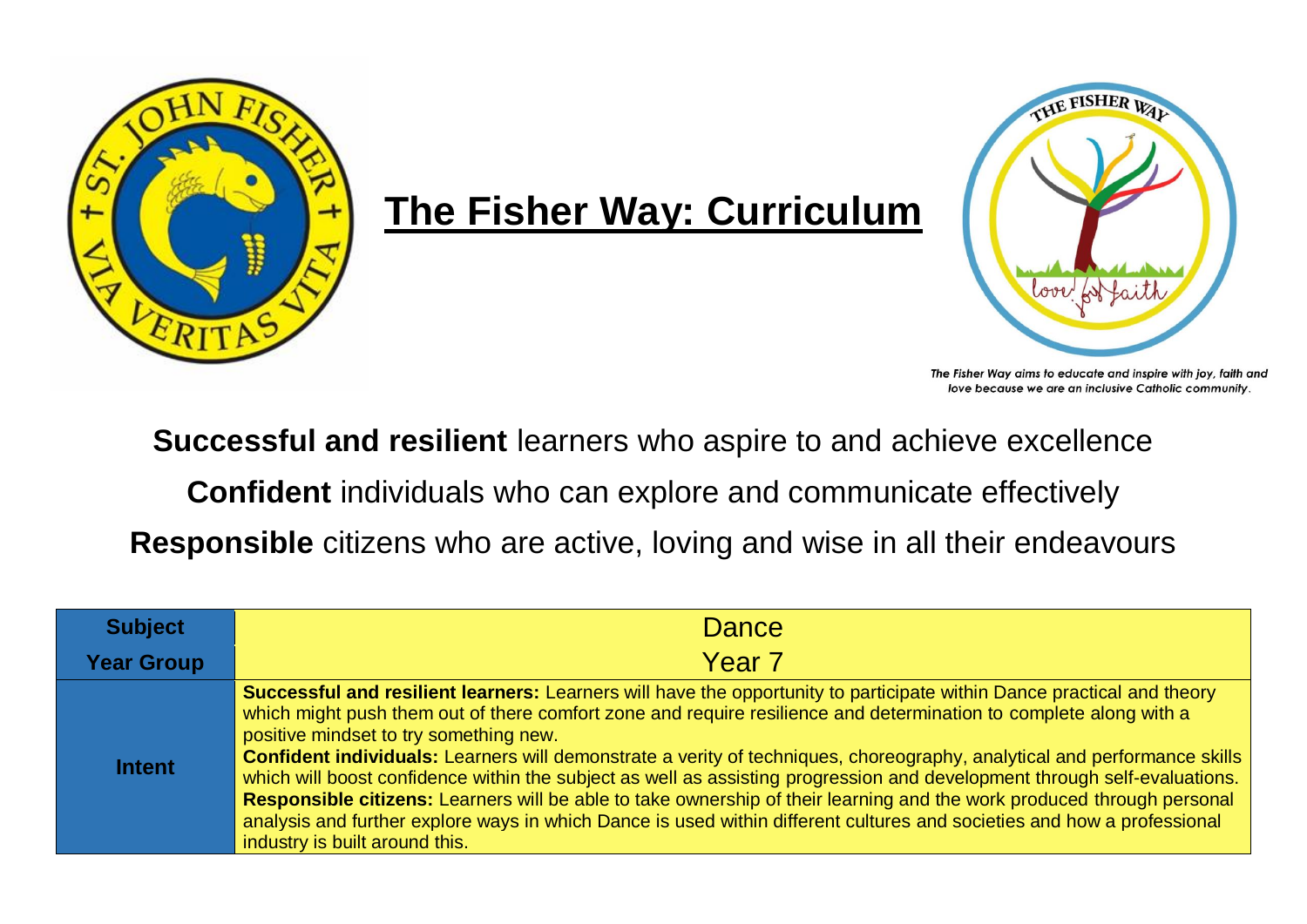| <b>Narrative</b>                        | All learners will complete this year with an understanding of basic key terminology and choreographic devices. They would have had<br>the opportunity to explore Jazz and musical theatre in context as well as participating in workshop styles such as Contemporary,<br>Flamenco and Street dance. Alongside the practical, students will complete a selection of theory tasks including target setting,<br>professional work analysis, peer assessment and self-evaluations.<br>This subject will be new to most students with the exception of those who participated in any extra curriculum classes. This year is<br>designed to start back from the basics for those who are new to the subject as well as incorporating elements of challenge for<br>students who already have that fundamental knowledge.<br>This work will prepare any students who take dance as an option as it offers them a basic fundamental knowledge of dance which<br>will be built upon and developed within BTEC Performing arts. This course will provide students with the requirements they need to<br>progress in the performing arts industry, it also provides them with the ability to develop self-confidence and discipline. |                                                                                                                                                                                                                                                                                                                                                               |                                                                                                                                                                                                                                                                                                                                                                       |                                                                                                                                                                                                                                                                                                                                                                        |                                                                                                                                                                                                                                                                                                                                                 |                                                                                                                                                                                                                                                                                                            |  |  |  |
|-----------------------------------------|---------------------------------------------------------------------------------------------------------------------------------------------------------------------------------------------------------------------------------------------------------------------------------------------------------------------------------------------------------------------------------------------------------------------------------------------------------------------------------------------------------------------------------------------------------------------------------------------------------------------------------------------------------------------------------------------------------------------------------------------------------------------------------------------------------------------------------------------------------------------------------------------------------------------------------------------------------------------------------------------------------------------------------------------------------------------------------------------------------------------------------------------------------------------------------------------------------------------------|---------------------------------------------------------------------------------------------------------------------------------------------------------------------------------------------------------------------------------------------------------------------------------------------------------------------------------------------------------------|-----------------------------------------------------------------------------------------------------------------------------------------------------------------------------------------------------------------------------------------------------------------------------------------------------------------------------------------------------------------------|------------------------------------------------------------------------------------------------------------------------------------------------------------------------------------------------------------------------------------------------------------------------------------------------------------------------------------------------------------------------|-------------------------------------------------------------------------------------------------------------------------------------------------------------------------------------------------------------------------------------------------------------------------------------------------------------------------------------------------|------------------------------------------------------------------------------------------------------------------------------------------------------------------------------------------------------------------------------------------------------------------------------------------------------------|--|--|--|
| <b>Half term</b>                        | Autumn 1                                                                                                                                                                                                                                                                                                                                                                                                                                                                                                                                                                                                                                                                                                                                                                                                                                                                                                                                                                                                                                                                                                                                                                                                                  | Autumn 2                                                                                                                                                                                                                                                                                                                                                      | <b>Spring 1</b>                                                                                                                                                                                                                                                                                                                                                       | Spring 2                                                                                                                                                                                                                                                                                                                                                               | <b>Summer 1</b>                                                                                                                                                                                                                                                                                                                                 | Summer 2                                                                                                                                                                                                                                                                                                   |  |  |  |
| <b>Knowledge</b><br>(topics<br>studied) | <b>The Nutcracker</b><br>(Application)                                                                                                                                                                                                                                                                                                                                                                                                                                                                                                                                                                                                                                                                                                                                                                                                                                                                                                                                                                                                                                                                                                                                                                                    | <b>The Nutcracker</b><br>(Application)                                                                                                                                                                                                                                                                                                                        | <b>Jazz Dance</b><br>(Choreography)                                                                                                                                                                                                                                                                                                                                   | <b>Jazz Dance</b><br>(Choreography)                                                                                                                                                                                                                                                                                                                                    | <b>Musical Theatre</b><br>(Performance)                                                                                                                                                                                                                                                                                                         | <b>Musical Theatre</b><br>(Performance)                                                                                                                                                                                                                                                                    |  |  |  |
| <b>Key skills</b>                       | <b>Students will</b><br>experience<br>watching<br>professional dance<br>works from Mathew<br><b>Bourne's The</b><br>Nutcracker.<br><b>Students will</b><br>identify key<br>movement<br>features, space and<br>levels and<br>character<br>development within<br>three 'sweetie'<br>dances. Students<br>will be taught                                                                                                                                                                                                                                                                                                                                                                                                                                                                                                                                                                                                                                                                                                                                                                                                                                                                                                      | <b>Students will</b><br>choreograph their<br>own dance pieces<br>based on a sweet<br>of their choice.<br><b>Student will learn</b><br>further<br>choreographic<br>devises and<br>techniques such as<br>cannon, unison,<br>effective transitions,<br>gesture, space,<br>dynamic etc. This<br>will challenge the<br>student's creative<br>skills and ability to | In this topic,<br>students will be<br>introduced to Jazz<br>dance and will be<br>introduced to<br>professional dance<br>practitioners such<br>as Bob Fosse and<br>their influences. We<br>will analyse these<br>practitioners and<br>the stylistic qualities<br>they hold. This,<br>along with<br>techniques from the<br>application unit will<br>be used in small to | Students will be<br>taught a short motif<br>as a starting point.<br>They will then be<br>given a set stimulus<br>image in which they<br>must discuss, analyse<br>and extract<br>choreography ideas<br>from. They will be<br>assessed on their<br>ability to respond to<br>the stimulus using a<br>range of skills and<br>techniques along with<br>ability to work as a | This topic<br>introduces the<br>students to the<br>history and origin of<br><b>Musical Theatre.</b><br>They will be taught<br>a section of Musical<br><b>Theatre</b><br>chorography in<br>which will develop<br>movement memory<br>along with exploring<br>how to demonstrate<br>relationship, action<br>and dynamics in a<br>performance while | This will be a<br>performance unit<br>where the<br>students are<br>assessed on their<br>ability to learn<br>choreography.<br><b>Students will</b><br>develop skills in<br>precision, control<br>and fluency. They<br>will then be<br>further assessed<br>on their ability to<br>perform and<br>communicate |  |  |  |